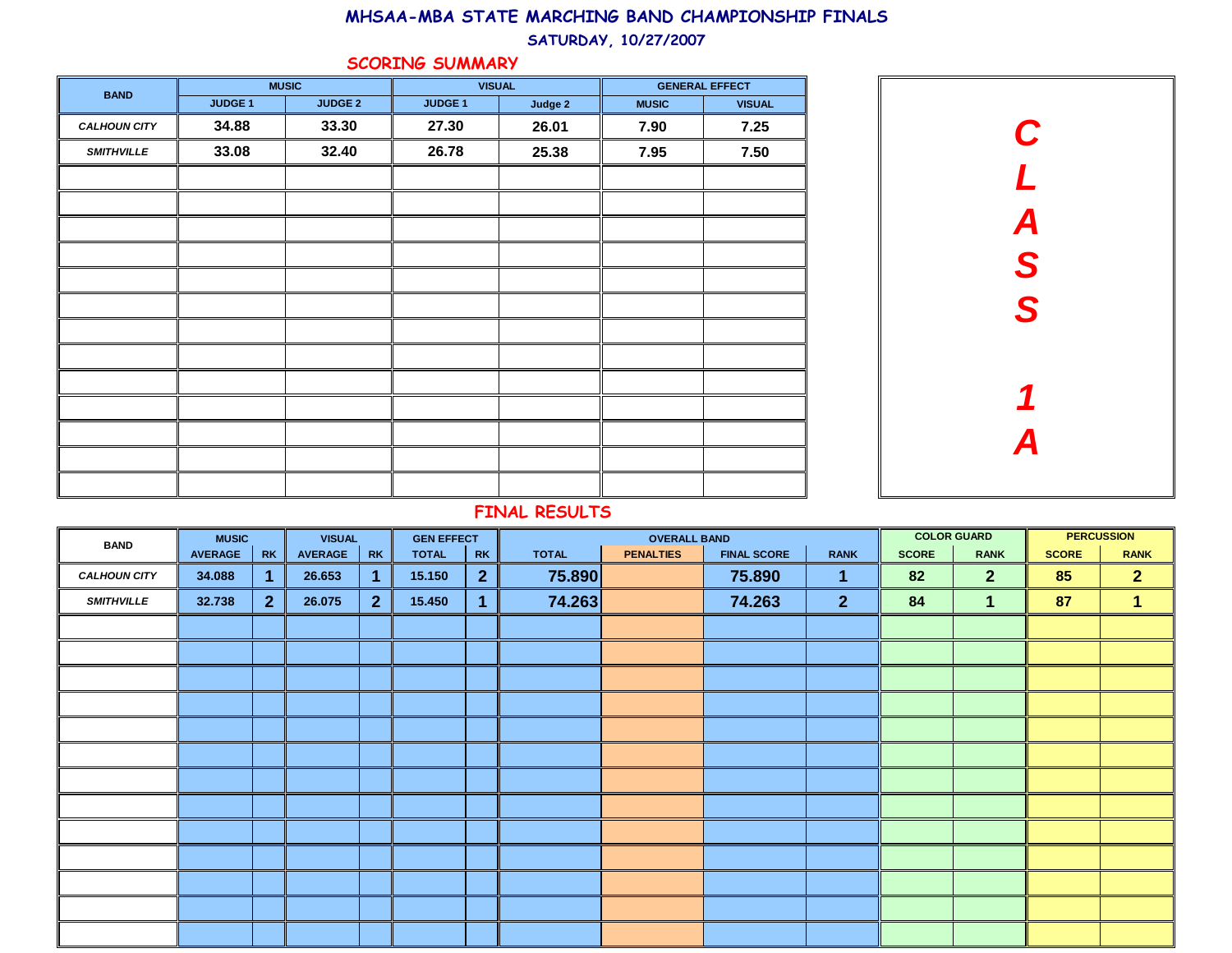# **MHSAA-MBA STATE MARCHING BAND CHAMPIONSHIP FINALSSATURDAY, 10/27/2007**

# **CLASS 1A**

| <b>MUSIC</b>          |                     | <b>SCORE</b> | <b>OVERALL</b> |                                                                                                          | <b>SCORE</b> |
|-----------------------|---------------------|--------------|----------------|----------------------------------------------------------------------------------------------------------|--------------|
| <b>3RD PLACE</b>      | #N/A                | #N/A         | 15th PLACE     | #N/A                                                                                                     | #N/A         |
| 2ND PLACE             | <b>SMITHVILLE</b>   | 32.74        | 14th PLACE     | #N/A                                                                                                     | #N/A         |
| <b>1ST PLACE</b>      | <b>CALHOUN CITY</b> | 34.09        | 13th PLACE     | #N/A                                                                                                     | #N/A         |
|                       |                     |              | 12th PLACE     | #N/A                                                                                                     | #N/A         |
| <b>VISUAL</b>         |                     | SCORE        | 11th PLACE     | #N/A                                                                                                     | #N/A         |
| <b>3RD PLACE</b>      | #N/A                | #N/A         | 10th PLACE     | #N/A                                                                                                     | #N/A         |
| 2ND PLACE             | <b>SMITHVILLE</b>   | 26.08        | 9th PLACE      | #N/A                                                                                                     | #N/A         |
| <b>1ST PLACE</b>      | <b>CALHOUN CITY</b> | 26.65        | 8th PLACE      | #N/A                                                                                                     | #N/A         |
|                       |                     |              | 7th PLACE      | #N/A                                                                                                     | #N/A         |
| <b>GENERAL EFFECT</b> |                     | SCORE        | 6th PLACE      | #N/A                                                                                                     | #N/A         |
| <b>3RD PLACE</b>      | #N/A                | #N/A         | 5th PLACE      | #N/A                                                                                                     | #N/A         |
| 2ND PLACE             | <b>CALHOUN CITY</b> | 15.15        | 4th PLACE      | #N/A                                                                                                     | #N/A         |
| <b>1ST PLACE</b>      | <b>SMITHVILLE</b>   | 15.45        | 3rd PLACE      | #N/A                                                                                                     | #N/A         |
|                       |                     |              | 2nd PLACE      | <b>SMITHVILLE</b>                                                                                        | 74.26        |
| <b>COLOR GUARD</b>    |                     | <b>SCORE</b> | 1st PLACE      | <b>CALHOUN CITY</b>                                                                                      | 75.89        |
| <b>3RD PLACE</b>      | #N/A                | #N/A         |                |                                                                                                          |              |
| 2ND PLACE             | <b>CALHOUN CITY</b> | 82.00        |                |                                                                                                          |              |
| <b>1ST PLACE</b>      | <b>SMITHVILLE</b>   | 84.00        |                |                                                                                                          |              |
|                       |                     |              |                | #N/A - A tie in overall points has occurred. Refer to<br>"Recap" page (OVERALL BAND points) to determine |              |
| <b>PERCUSSION</b>     |                     | SCORE        |                | which two bands have tied. Band with higher MUSIC                                                        |              |
| <b>3RD PLACE</b>      | #N/A                | #N/A         |                | score takes the higher place.                                                                            |              |
| 2ND PLACE             | <b>CALHOUN CITY</b> | 85.00        |                |                                                                                                          |              |
| <b>1ST PLACE</b>      | <b>SMITHVILLE</b>   | 87.00        |                |                                                                                                          |              |

|                     | <b>SCORE</b> | <b>OVERALL</b> |                     | <b>SCORE</b> |
|---------------------|--------------|----------------|---------------------|--------------|
| #N/A                | #N/A         | 15th PLACE     | #N/A                | #N/A         |
| <b>SMITHVILLE</b>   | 32.74        | 14th PLACE     | #N/A                | #N/A         |
| <b>CALHOUN CITY</b> | 34.09        | 13th PLACE     | #N/A                | #N/A         |
|                     |              | 12th PLACE     | #N/A                | #N/A         |
|                     | <b>SCORE</b> | 11th PLACE     | #N/A                | #N/A         |
| #N/A                | #N/A         | 10th PLACE     | #N/A                | #N/A         |
| <b>SMITHVILLE</b>   | 26.08        | 9th PLACE      | #N/A                | #N/A         |
| <b>CALHOUN CITY</b> | 26.65        | 8th PLACE      | #N/A                | #N/A         |
|                     |              | 7th PLACE      | #N/A                | #N/A         |
|                     | <b>SCORE</b> | 6th PLACE      | #N/A                | #N/A         |
| #N/A                | #N/A         | 5th PLACE      | #N/A                | #N/A         |
| <b>CALHOUN CITY</b> | 15.15        | 4th PLACE      | #N/A                | #N/A         |
| <b>SMITHVILLE</b>   | 15.45        | 3rd PLACE      | #N/A                | #N/A         |
|                     |              | 2nd PLACE      | <b>SMITHVILLE</b>   | 74.26        |
|                     | <b>SCORE</b> | 1st PLACE      | <b>CALHOUN CITY</b> | 75.89        |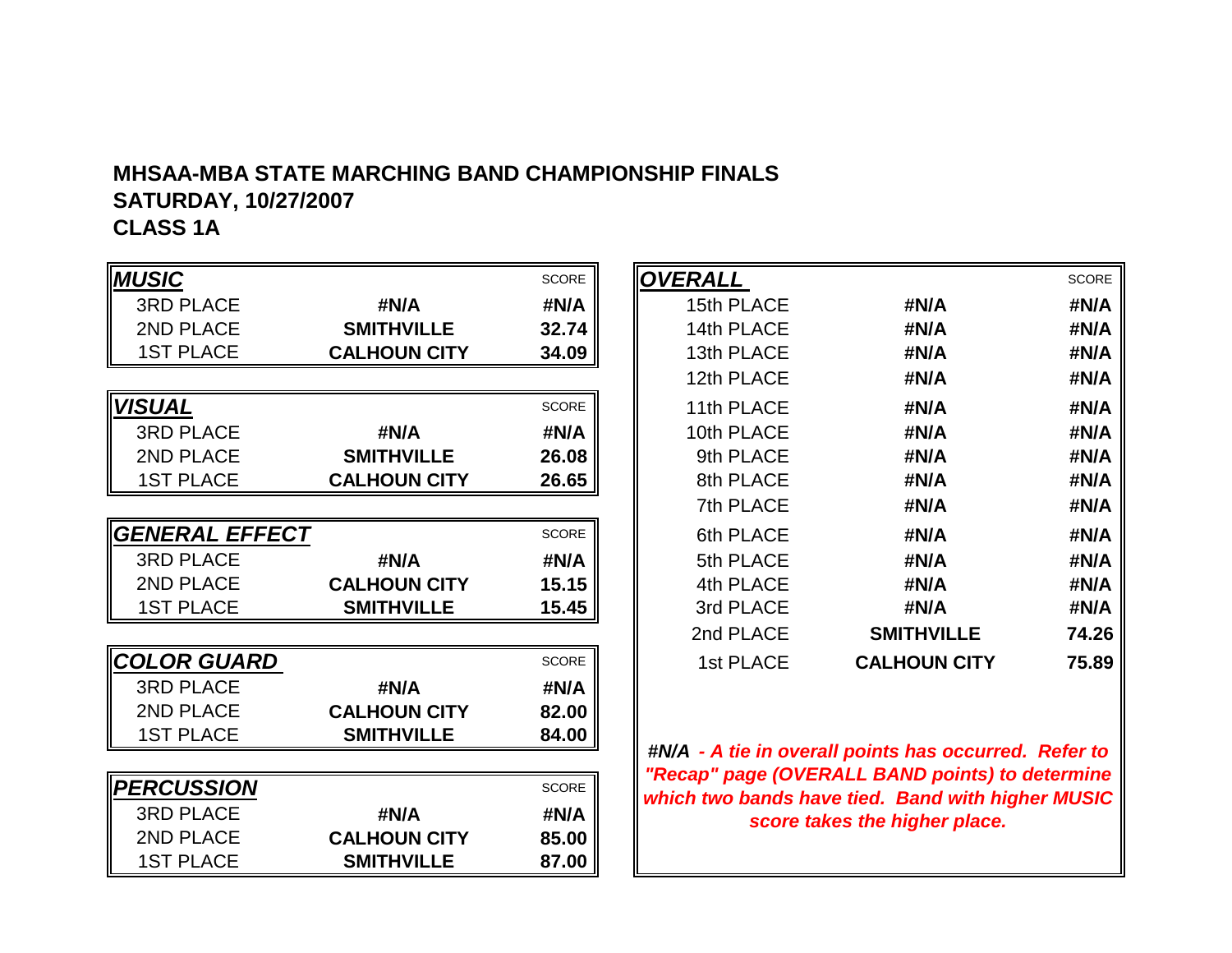#### SATURDAY, 10/27/2007

| <b>BAND</b>          |                | <b>MUSIC</b>   | <b>VISUAL</b>  |         |              | <b>GENERAL EFFECT</b> |
|----------------------|----------------|----------------|----------------|---------|--------------|-----------------------|
|                      | <b>JUDGE 1</b> | <b>JUDGE 2</b> | <b>JUDGE 1</b> | Judge 2 | <b>MUSIC</b> | <b>VISUAL</b>         |
| <b>Scott Central</b> | 36.90          | 39.60          | 29.58          | 30.45   | 8.25         | 7.80                  |
| Seminary             | 33.53          | 34.43          | 25.73          | 25.38   | 7.95         | 7.40                  |
| Eupora               | 38.03          | 39.15          | 28.88          | 29.23   | 8.10         | 7.95                  |
| Philadelphia         | 37.35          | 38.70          | 26.95          | 26.25   | 7.70         | 7.60                  |
| <b>Union</b>         | 33.98          | 35.55          | 28.00          | 26.60   | 7.50         | 7.65                  |
| Wesson               | 32.85          | 38.03          | 29.75          | 29.93   | 8.00         | 8.00                  |

### SCORING SUMMARY

| <b>BAND</b>          | <b>MUSIC</b>   |                | <b>VISUAL</b>  |           | <b>GEN EFFECT</b> |             |              | <b>OVERALL BAND</b> |                    |             | <b>COLOR GUARD</b> |             | <b>PERCUSSION</b> |             |
|----------------------|----------------|----------------|----------------|-----------|-------------------|-------------|--------------|---------------------|--------------------|-------------|--------------------|-------------|-------------------|-------------|
|                      | <b>AVERAGE</b> | <b>RK</b>      | <b>AVERAGE</b> | <b>RK</b> | <b>TOTAL</b>      | <b>RK</b>   | <b>TOTAL</b> | <b>PENALTIES</b>    | <b>FINAL SCORE</b> | <b>RANK</b> | <b>SCORE</b>       | <b>RANK</b> | <b>SCORE</b>      | <b>RANK</b> |
| <b>Scott Central</b> | 38.250         | $\overline{2}$ | 30.013         |           | 16.050            |             | 84.313       |                     | 84.313             |             | 88                 |             | 95                |             |
| Seminary             | 33.975         | 6              | 25.550         | 6         | 15.350            | 4           | 74.875       |                     | 74.875             | 6           | 76                 | 6           | 87                | 3           |
| Eupora               | 38.588         |                | 29.050         | 3         | 16.050            |             | 83.688       |                     | 83.688             | ົ           | 80                 |             | 80                | đ           |
| Philadelphia         | 38.025         | 3              | 26,600         | 5         | 15.300            | $\mathbf b$ | 79.925       |                     | 79.925             | 4           | 81                 |             | 89                | ົ           |
| <b>Union</b>         | 34.763         | 5              | 27.300         | 4         | 15.150            | 6           | 77.213       |                     | 77.213             | 5           | 85                 |             | 76                | 6           |
| Wesson               | 35.438         | 4              | 29.838         |           | 16.000            | ാ<br>-0     | 81.275       |                     | 81.275             | 3           | 89                 |             | 86                | △           |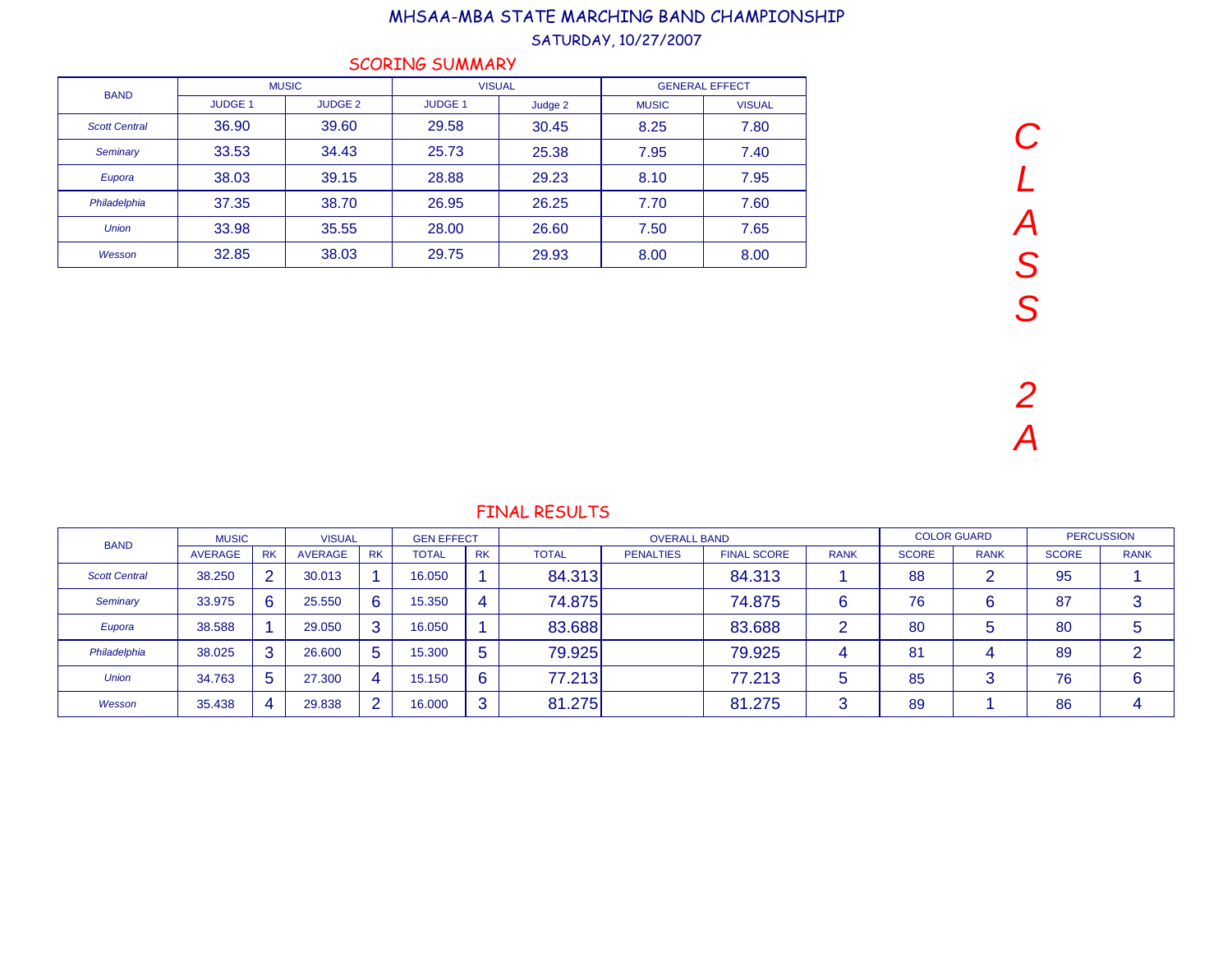# MHSAA-MBA STATE MARCHING BAND CHAMPIONSHIPSATURDAY, 10/27/2007CLASS 2A

| <b>MUSIC</b>          |                      | <b>SCORE</b> | <b>OVERALL</b>    |                                                       | <b>SCORE</b> |
|-----------------------|----------------------|--------------|-------------------|-------------------------------------------------------|--------------|
| <b>3RD PLACE</b>      | Philadelphia         | 38.03        | <b>15th PLACE</b> | #N/A                                                  | #N/A         |
| <b>2ND PLACE</b>      | <b>Scott Central</b> | 38.25        | 14th PLACE        | #N/A                                                  | #N/A         |
| <b>1ST PLACE</b>      | Eupora               | 38.59        | 13th PLACE        | #N/A                                                  | #N/A         |
|                       |                      |              | 12th PLACE        | #N/A                                                  | #N/A         |
| <b>VISUAL</b>         |                      | <b>SCORE</b> | 11th PLACE        | #N/A                                                  | #N/A         |
| <b>3RD PLACE</b>      | Eupora               | 29.05        | 10th PLACE        | #N/A                                                  | #N/A         |
| <b>2ND PLACE</b>      | Wesson               | 29.84        | 9th PLACE         | #N/A                                                  | #N/A         |
| <b>1ST PLACE</b>      | <b>Scott Central</b> | 30.01        | 8th PLACE         | #N/A                                                  | #N/A         |
|                       |                      |              | <b>7th PLACE</b>  | #N/A                                                  | #N/A         |
| <b>GENERAL EFFECT</b> |                      | <b>SCORE</b> | <b>6th PLACE</b>  | <b>Seminary</b>                                       | 74.88        |
| <b>3RD PLACE</b>      | Wesson               | 16.00        | 5th PLACE         | <b>Union</b>                                          | 77.21        |
| 2ND PLACE             | Eupora               | 16.05        | <b>4th PLACE</b>  | Philadelphia                                          | 79.93        |
| <b>1ST PLACE</b>      | <b>Scott Central</b> | 16.05        | 3rd PLACE         | Wesson                                                | 81.28        |
|                       |                      |              | 2nd PLACE         | Eupora                                                | 83.69        |
| <b>COLOR GUARD</b>    |                      | <b>SCORE</b> | <b>1st PLACE</b>  | <b>Scott Central</b>                                  | 84.31        |
| <b>3RD PLACE</b>      | <b>Union</b>         | 85.00        |                   |                                                       |              |
| <b>2ND PLACE</b>      | <b>Scott Central</b> | 87.50        |                   |                                                       |              |
| <b>1ST PLACE</b>      | Wesson               | 88.50        |                   | #N/A - A tie in overall points has occurred. Refer to |              |
|                       |                      |              |                   | "Recap" page (OVERALL BAND points) to determine       |              |
| <b>PERCUSSION</b>     |                      | <b>SCORE</b> |                   | which two bands have tied. Band with higher MUSIC     |              |
| <b>3RD PLACE</b>      | <b>Seminary</b>      | 87.00        |                   | score takes the higher place.                         |              |
| 2ND PLACE             | Philadelphia         | 88.50        |                   |                                                       |              |
| <b>1ST PLACE</b>      | <b>Scott Central</b> | 95.00        |                   |                                                       |              |

 $\begin{array}{c} \hline \end{array}$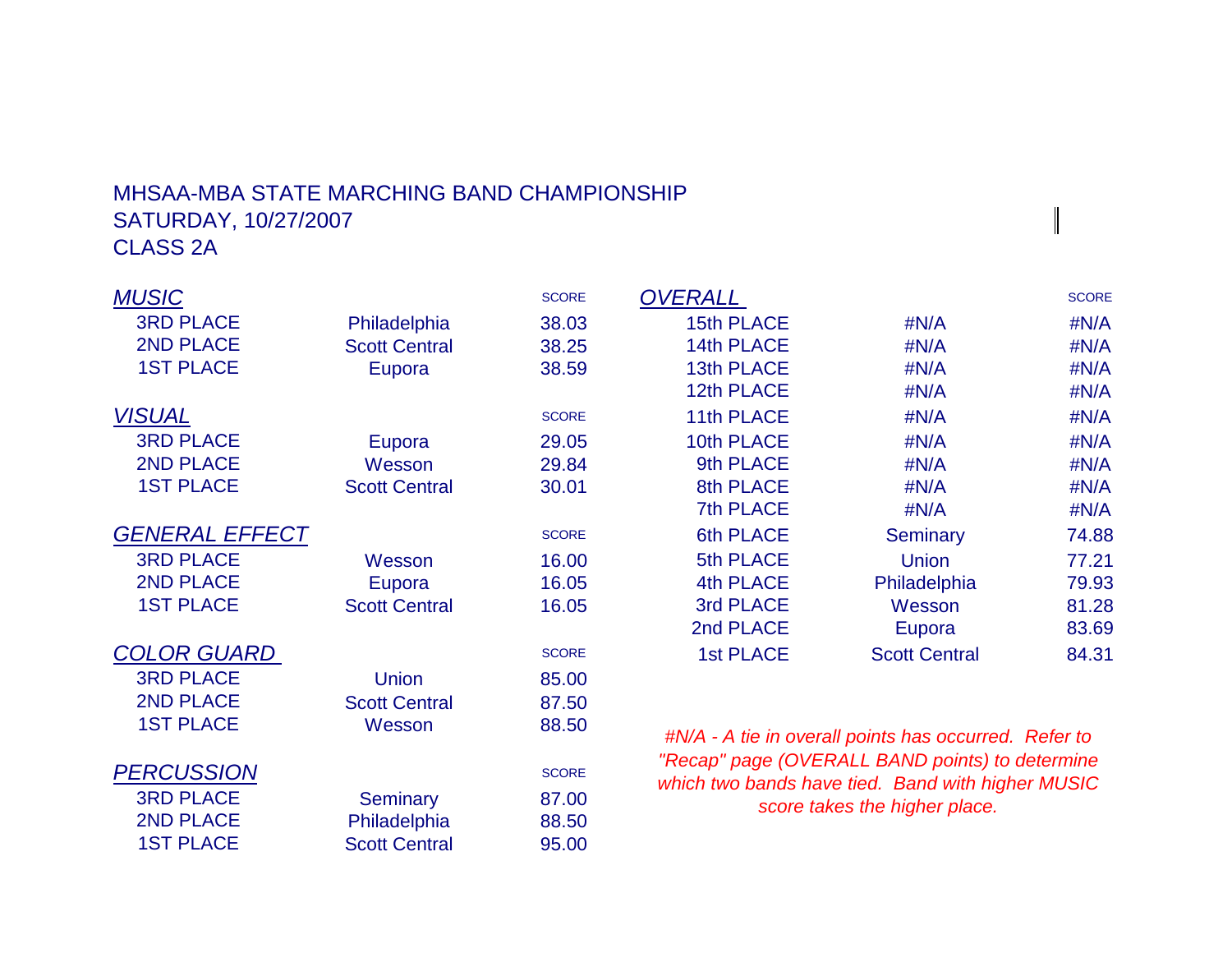### SATURDAY, 10/27/2007

|  |  | <b>SCORING SUMMARY</b> |
|--|--|------------------------|
|  |  |                        |

| <b>BAND</b>            |                | <b>MUSIC</b>   | <b>VISUAL</b> |         | <b>GENERAL EFFECT</b> |               |  |
|------------------------|----------------|----------------|---------------|---------|-----------------------|---------------|--|
|                        | <b>JUDGE 1</b> | <b>JUDGE 2</b> | <b>JUDGE1</b> | Judge 2 | <b>MUSIC</b>          | <b>VISUAL</b> |  |
| Columbia               | 41.85          | 41.63          | 32.73         | 32.20   | 9.05                  | 9.50          |  |
| <b>Booneville</b>      | 40.95          | 39.60          | 31.33         | 30.80   | 8.65                  | 9.45          |  |
| Lewisburg              | 39.38          | 41.18          | 31.85         | 31.33   | 8.85                  | 9.35          |  |
| <b>Choctaw Central</b> | 37.13          | 38.70          | 27.83         | 28.70   | 7.75                  | 9.65          |  |
| <b>Ripley</b>          | 38.25          | 40.05          | 32.03         | 30.10   | 8.10                  | 9.30          |  |
| <b>South Pontotoc</b>  | 36.45          | 39.15          | 30.45         | 29.23   | 8.00                  | 9.15          |  |

| <b>BAND</b>            | <b>MUSIC</b>   |                 | <b>VISUAL</b>  |           | <b>GEN EFFECT</b> |                |              | <b>OVERALL BAND</b> |                    |                 | <b>COLOR GUARD</b> |             | <b>PERCUSSION</b> |             |
|------------------------|----------------|-----------------|----------------|-----------|-------------------|----------------|--------------|---------------------|--------------------|-----------------|--------------------|-------------|-------------------|-------------|
|                        | <b>AVERAGE</b> | <b>RK</b>       | <b>AVERAGE</b> | <b>RK</b> | <b>TOTAL</b>      | <b>RK</b>      | <b>TOTAL</b> | <b>PENALTIES</b>    | <b>FINAL SCORE</b> | <b>RANK</b>     | <b>SCORE</b>       | <b>RANK</b> | <b>SCORE</b>      | <b>RANK</b> |
| Columbia               | 41.738         |                 | 32.463         |           | 18.550            |                | 92.750       |                     | 92.750             |                 | 93                 |             | 91                | ◠           |
| <b>Booneville</b>      | 40.275         | $\overline{2}$  | 31.063         |           | 18.100            | 3              | 89.438       |                     | 89.438             | $\sqrt{2}$<br>c | 91                 |             | 90                | 3           |
| Lewisburg              | 40.275         | $\overline{2}$  | 31.588         |           | 18.200            | $\overline{2}$ | 90.063       |                     | 90.063             | ⌒               | 87                 |             | 94                |             |
| <b>Choctaw Central</b> | 37.913         | $5\phantom{.0}$ | 28.263         | 6         | 17.400            | -4             | 83.575       |                     | 83.575             | 6               | 84                 |             | 84                | $\sim$<br>6 |
| <b>Ripley</b>          | 39.150         | 4               | 31.063         | 3         | 17.400            | -4             | 87.613       |                     | 87.613             | 4               | 83                 |             | 89                |             |
| <b>South Pontotoc</b>  | 37,800         | 6               | 29.838         | 5         | 17.150            | 6              | 84.788       |                     | 84.788             | 5               | 80                 |             | 87                |             |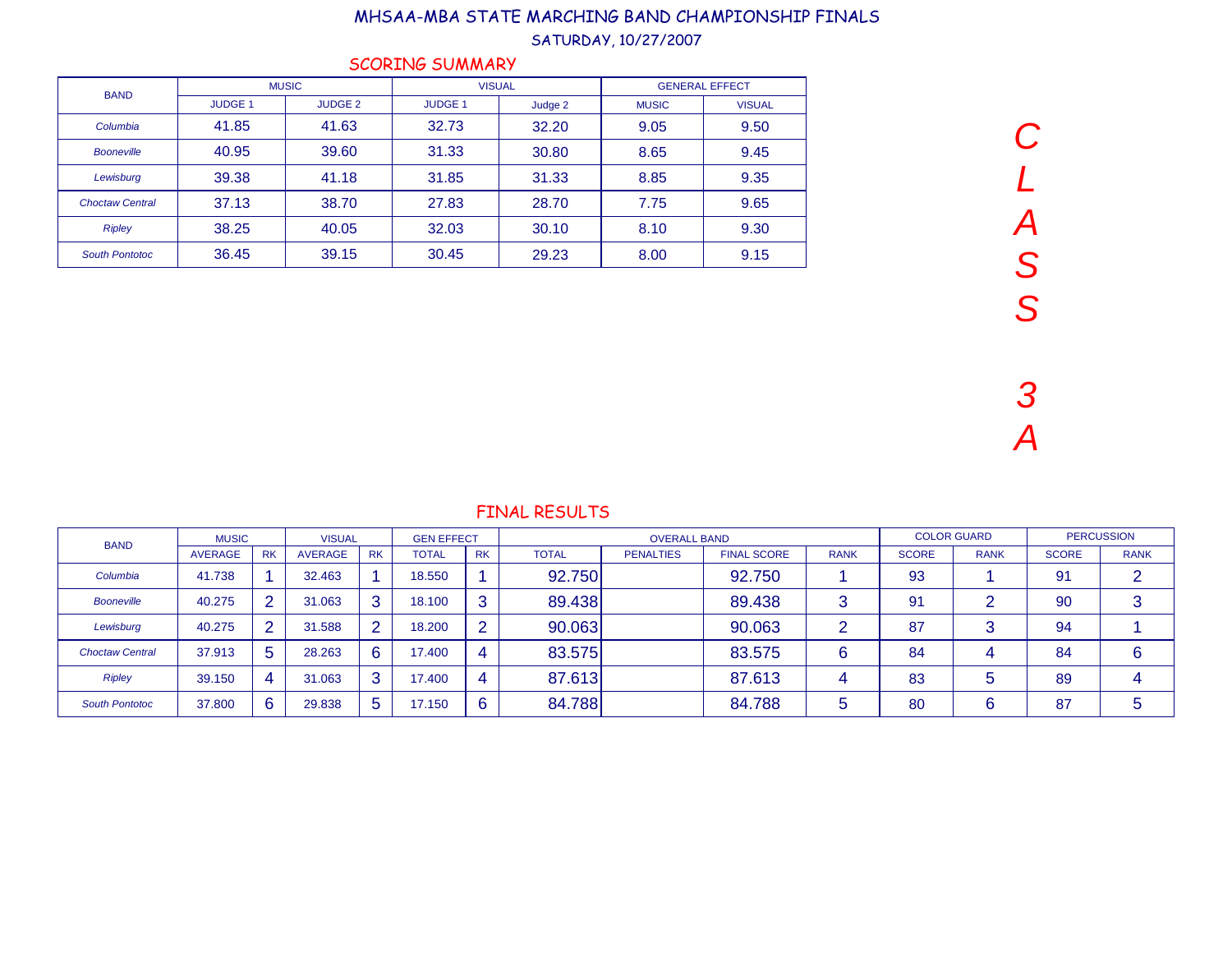# MHSAA-MBA STATE MARCHING BAND CHAMPIONSHIP FINALSSATURDAY, 10/27/2007CLASS 3A

| <b>MUSIC</b>          |                   | <b>SCORE</b> | <b>OVERALL</b>    |                                                       | <b>SCORE</b> |
|-----------------------|-------------------|--------------|-------------------|-------------------------------------------------------|--------------|
| <b>3RD PLACE</b>      | <b>Booneville</b> | 40.28        | <b>15th PLACE</b> | #N/A                                                  | #N/A         |
| <b>2ND PLACE</b>      | Lewisburg         | 40.28        | 14th PLACE        | #N/A                                                  | #N/A         |
| <b>1ST PLACE</b>      | Columbia          | 41.74        | 13th PLACE        | #N/A                                                  | #N/A         |
|                       |                   |              | 12th PLACE        | #N/A                                                  | #N/A         |
| <b>VISUAL</b>         |                   | <b>SCORE</b> | 11th PLACE        | #N/A                                                  | #N/A         |
| <b>3RD PLACE</b>      | <b>Booneville</b> | 31.06        | 10th PLACE        | #N/A                                                  | #N/A         |
| <b>2ND PLACE</b>      | Lewisburg         | 31.59        | 9th PLACE         | #N/A                                                  | #N/A         |
| <b>1ST PLACE</b>      | Columbia          | 32.46        | 8th PLACE         | #N/A                                                  | #N/A         |
|                       |                   |              | 7th PLACE         | #N/A                                                  | #N/A         |
| <b>GENERAL EFFECT</b> |                   | <b>SCORE</b> | 6th PLACE         | <b>Choctaw Central</b>                                | 83.58        |
| <b>3RD PLACE</b>      | <b>Booneville</b> | 18.10        | 5th PLACE         | <b>South Pontotoc</b>                                 | 84.79        |
| <b>2ND PLACE</b>      | Lewisburg         | 18.20        | 4th PLACE         | <b>Ripley</b>                                         | 87.61        |
| <b>1ST PLACE</b>      | Columbia          | 18.55        | 3rd PLACE         | <b>Booneville</b>                                     | 89.44        |
|                       |                   |              | 2nd PLACE         | Lewisburg                                             | 90.06        |
| <b>COLOR GUARD</b>    |                   | <b>SCORE</b> | <b>1st PLACE</b>  | Columbia                                              | 92.75        |
| <b>3RD PLACE</b>      | Lewisburg         | 87.00        |                   |                                                       |              |
| <b>2ND PLACE</b>      | <b>Booneville</b> | 91.00        |                   |                                                       |              |
| <b>1ST PLACE</b>      | Columbia          | 93.00        |                   | #N/A - A tie in overall points has occurred. Refer to |              |
|                       |                   |              |                   | "Recap" page (OVERALL BAND points) to determine       |              |
| <b>PERCUSSION</b>     |                   | <b>SCORE</b> |                   | which two bands have tied. Band with higher MUSIC     |              |
| <b>3RD PLACE</b>      | <b>Booneville</b> | 90.00        |                   | score takes the higher place.                         |              |
| <b>2ND PLACE</b>      | Columbia          | 91.00        |                   |                                                       |              |
| <b>1ST PLACE</b>      | Lewisburg         | 94.00        |                   |                                                       |              |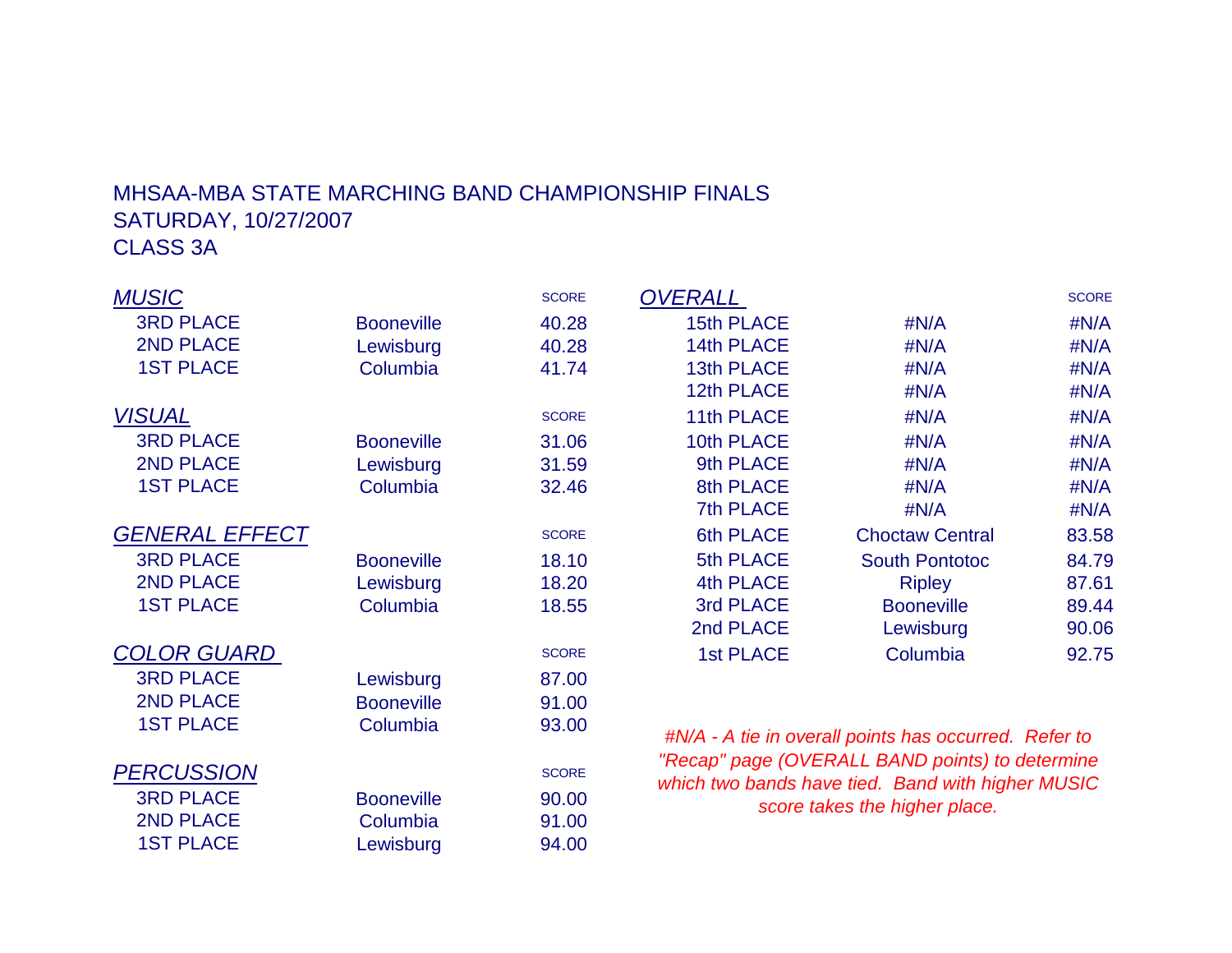#### SATURDAY, 10/27/2007

### BAND SCORING SUMMARY

| <b>BAND</b>        |               | <b>MUSIC</b>   | <b>VISUAL</b> |         |              | <b>GENERAL EFFECT</b> |
|--------------------|---------------|----------------|---------------|---------|--------------|-----------------------|
|                    | <b>JUDGE1</b> | <b>JUDGE 2</b> | <b>JUDGE1</b> | Judge 2 | <b>MUSIC</b> | <b>VISUAL</b>         |
| <b>Center Hill</b> | 36.45         | 37.13          | 29.93         | 29.23   | 8.35         | 8.10                  |
| Quitman            | 38.03         | 42.08          | 29.75         | 29.58   | 8.20         | 8.30                  |
| <b>Itawamba</b>    | 39.83         | 40.73          | 30.45         | 30.63   | 8.45         | 8.70                  |
| <b>Long Beach</b>  | 37.13         | 37.35          | 29.40         | 29.75   | 8.30         | 7.95                  |
| <b>New Albany</b>  | 35.10         | 36.00          | 29.58         | 28.88   | 8.15         | 8.20                  |
| Pearl              | 41.40         | 43.43          | 33.95         | 32.73   | 9.10         | 9.25                  |
| Ridgeland          | 40.73         | 42.98          | 32.73         | 31.50   | 9.00         | 8.35                  |
| <b>Pontotoc</b>    | 38.93         | 42.53          | 30.63         | 30.28   | 8.90         | 8.80                  |
| <b>South Jones</b> | 36.90         | 41.92          | 33.25         | 30.45   | 8.75         | 8.15                  |
| <b>Stone</b>       | 35.78         | 42.44          | 32.90         | 31.33   | 8.60         | 8.50                  |
|                    |               |                |               |         |              |                       |
|                    |               |                |               |         |              |                       |
|                    |               |                |               |         |              |                       |
|                    |               |                |               |         |              |                       |
|                    |               |                |               |         |              |                       |



| <b>BAND</b>        | <b>MUSIC</b>   |                | <b>VISUAL</b>  |                | <b>GEN EFFECT</b> |                |              | <b>OVERALL BAND</b> |                    |                |              | <b>COLOR GUARD</b> |              | <b>PERCUSSION</b> |  |
|--------------------|----------------|----------------|----------------|----------------|-------------------|----------------|--------------|---------------------|--------------------|----------------|--------------|--------------------|--------------|-------------------|--|
|                    | <b>AVERAGE</b> | <b>RK</b>      | <b>AVERAGE</b> | <b>RK</b>      | <b>TOTAL</b>      | <b>RK</b>      | <b>TOTAL</b> | <b>PENALTIES</b>    | <b>FINAL SCORE</b> | <b>RANK</b>    | <b>SCORE</b> | <b>RANK</b>        | <b>SCORE</b> | <b>RANK</b>       |  |
| <b>Center Hill</b> | 36.788         | 9              | 29.575         | 8              | 16.450            | 8              | 82.813       |                     | 82.813             | 9              | 86           | 8                  | 88           | 6 <sup>1</sup>    |  |
| Quitman            | 40.050         | 5 <sup>5</sup> | 29.663         | $\overline{7}$ | 16.500            | $\overline{7}$ | 86.213       |                     | 86.213             | 7              | 88           | $\overline{7}$     | 86           | $\overline{7}$    |  |
| Itawamba           | 40.275         | 4              | 30.538         | 5 <sup>5</sup> | 17.150            | 4              | 87.963       |                     | 87.963             | $6\phantom{1}$ | 90           | $5\phantom{.}$     | 84           | 9                 |  |
| <b>Long Beach</b>  | 37.238         | 8              | 29.575         | 8              | 16.250            | 10             | 83.063       |                     | 83.063             | 8              | 80           | 10                 | 85           | 8                 |  |
| <b>New Albany</b>  | 35.550         | 10             | 29.225         | 10             | 16.350            | 9              | 81.125       |                     | 81.125             | 10             | 81           | 9                  | 83           | 10                |  |
| Pearl              | 42.413         | 1              | 33.338         | 1              | 18.350            | 1              | 94.100       |                     | 94.100             | 1              | 93           | 3                  | 95           | 1                 |  |
| Ridgeland          | 41.850         | 2 <sup>1</sup> | 32.113         | $\overline{2}$ | 17.350            | 3 <sup>5</sup> | 91.313       |                     | 91.313             | $\overline{2}$ | 89           | $6\phantom{1}6$    | 93           | $3\phantom{a}$    |  |
| <b>Pontotoc</b>    | 40.725         | $\mathbf{3}$   | 30.450         | $6 \,$         | 17.700            | 2 <sup>2</sup> | 88.875       |                     | 88.875             | $\mathbf{3}$   | 95           | 1                  | 94           | $\overline{2}$    |  |
| <b>South Jones</b> | 39.409         | $6\phantom{1}$ | 31.850         | 4              | 16.900            | 6              | 88.159       |                     | 88.159             | $5\phantom{1}$ | 93           | 4                  | 92           | 4                 |  |
| <b>Stone</b>       | 39.105         | $\overline{7}$ | 32.113         | $\mathbf{2}$   | 17.100            | 5 <sup>5</sup> | 88.318       |                     | 88.318             | 4              | 94           | $\overline{2}$     | 91           | 5 <sup>5</sup>    |  |
|                    |                |                |                |                |                   |                |              |                     |                    |                |              |                    |              |                   |  |
|                    |                |                |                |                |                   |                |              |                     |                    |                |              |                    |              |                   |  |
|                    |                |                |                |                |                   |                |              |                     |                    |                |              |                    |              |                   |  |
|                    |                |                |                |                |                   |                |              |                     |                    |                |              |                    |              |                   |  |
|                    |                |                |                |                |                   |                |              |                     |                    |                |              |                    |              |                   |  |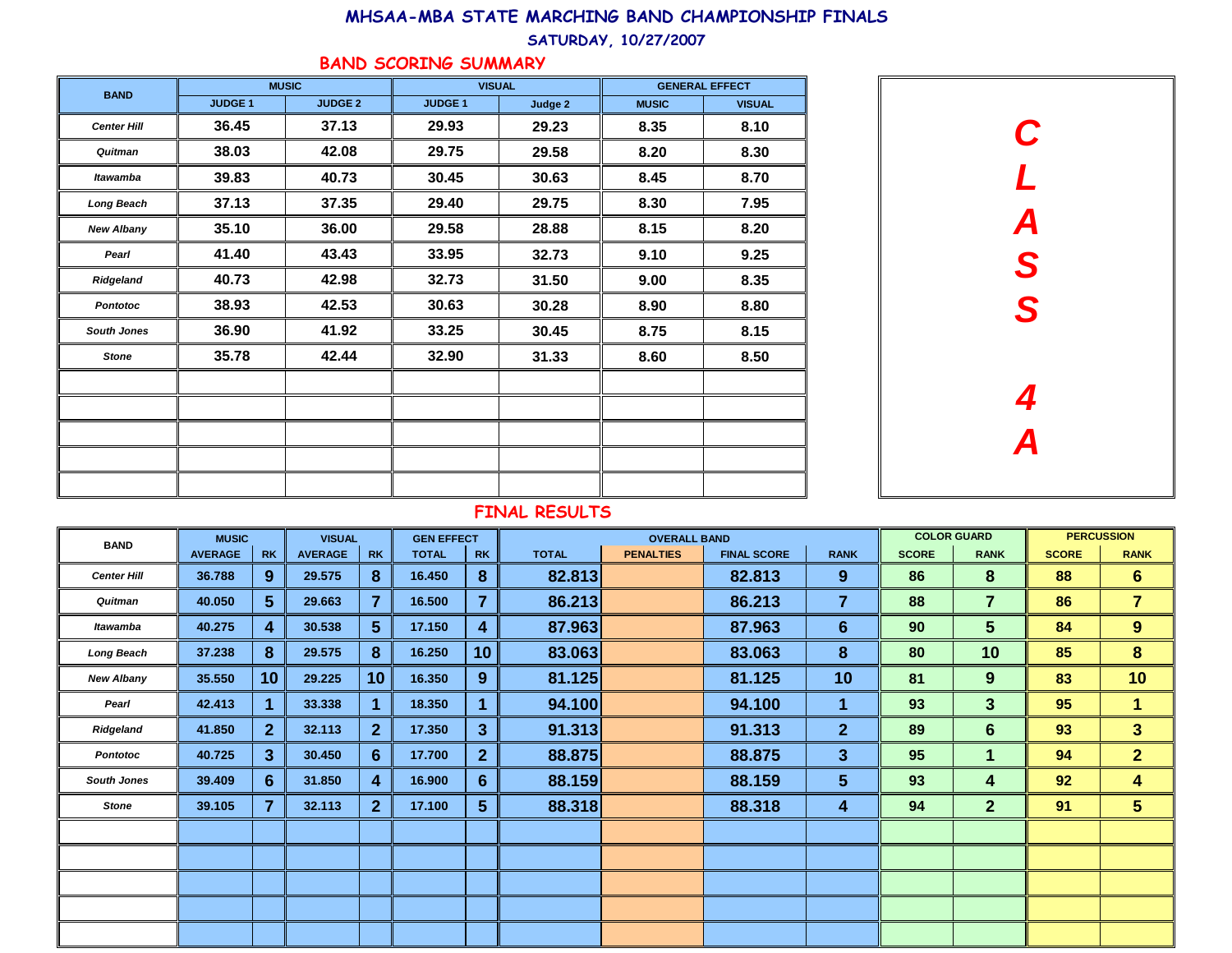# **MHSAA-MBA STATE MARCHING BAND CHAMPIONSHIP FINALSSATURDAY, 10/27/2007**

# **CLASS 4A**

| <b>MUSIC</b>       |                  | <b>SCORE</b> |
|--------------------|------------------|--------------|
| <b>3RD PLACE</b>   | <b>Pontotoc</b>  | 40.73        |
| 2ND PLACE          | Ridgeland        | 41.85        |
| <b>1ST PLACE</b>   | <b>Pearl</b>     | 42.41        |
|                    |                  |              |
| VISUAL             |                  | <b>SCORE</b> |
| <b>3RD PLACE</b>   | #N/A             | #N/A         |
| 2ND PLACE          | <b>Ridgeland</b> | 32.11        |
| <b>1ST PLACE</b>   | <b>Pearl</b>     | 33.34        |
|                    |                  |              |
| GENERAL EFFECT     |                  | <b>SCORE</b> |
| <b>3RD PLACE</b>   | Ridgeland        | 17.35        |
| 2ND PLACE          | <b>Pontotoc</b>  | 17.70        |
| <b>1ST PLACE</b>   | <b>Pearl</b>     | 18.35        |
|                    |                  |              |
| <u>COLOR GUARD</u> |                  | <b>SCORE</b> |
| <b>3RD PLACE</b>   | Pearl            | 93.00        |
| 2ND PLACE          | <b>Stone</b>     | 94.00        |
| <b>1ST PLACE</b>   | <b>Pontotoc</b>  | 94.50        |
|                    |                  |              |
| <b>PERCUSSION</b>  |                  | <b>SCORE</b> |
| <b>3RD PLACE</b>   | Ridgeland        | 93.40        |
| 2ND PLACE          | <b>Pontotoc</b>  | 94.10        |
| <b>1ST PLACE</b>   | Pearl            | 95.10        |

|                   |                 | SCORE        | <b>OVERALL</b> |                    | <b>SCORE</b> |
|-------------------|-----------------|--------------|----------------|--------------------|--------------|
| <b>PLACE</b>      | <b>Pontotoc</b> | 40.73        | 15th PLACE     | #N/A               | #N/A         |
| <b>PLACE</b>      | Ridgeland       | 41.85        | 14th PLACE     | #N/A               | #N/A         |
| <b>PLACE</b>      | Pearl           | 42.41        | 13th PLACE     | #N/A               | #N/A         |
|                   |                 |              | 12th PLACE     | #N/A               | #N/A         |
|                   |                 | <b>SCORE</b> | 11th PLACE     | #N/A               | #N/A         |
| <b>PLACE</b>      | #N/A            | #N/A         | 10th PLACE     | <b>New Albany</b>  | 81.13        |
| <b>PLACE</b>      | Ridgeland       | 32.11        | 9th PLACE      | <b>Center Hill</b> | 82.81        |
| PLACE             | Pearl           | 33.34        | 8th PLACE      | <b>Long Beach</b>  | 83.06        |
|                   |                 |              | 7th PLACE      | Quitman            | 86.21        |
| <b>RAL EFFECT</b> |                 | SCORE        | 6th PLACE      | <b>Itawamba</b>    | 87.96        |
| PLACE             | Ridgeland       | 17.35        | 5th PLACE      | <b>South Jones</b> | 88.16        |
| PLACE             | <b>Pontotoc</b> | 17.70        | 4th PLACE      | <b>Stone</b>       | 88.32        |
| PLACE             | Pearl           | 18.35        | 3rd PLACE      | <b>Pontotoc</b>    | 88.88        |
|                   |                 |              | 2nd PLACE      | <b>Ridgeland</b>   | 91.31        |
| R GUARD           |                 | SCORE        | 1st PLACE      | <b>Pearl</b>       | 94.10        |

**#N/A - A tie in overall points has occurred. Refer to "Recap" page (OVERALL BAND points) to determine which two bands have tied. Band with higher MUSIC score takes the higher place.**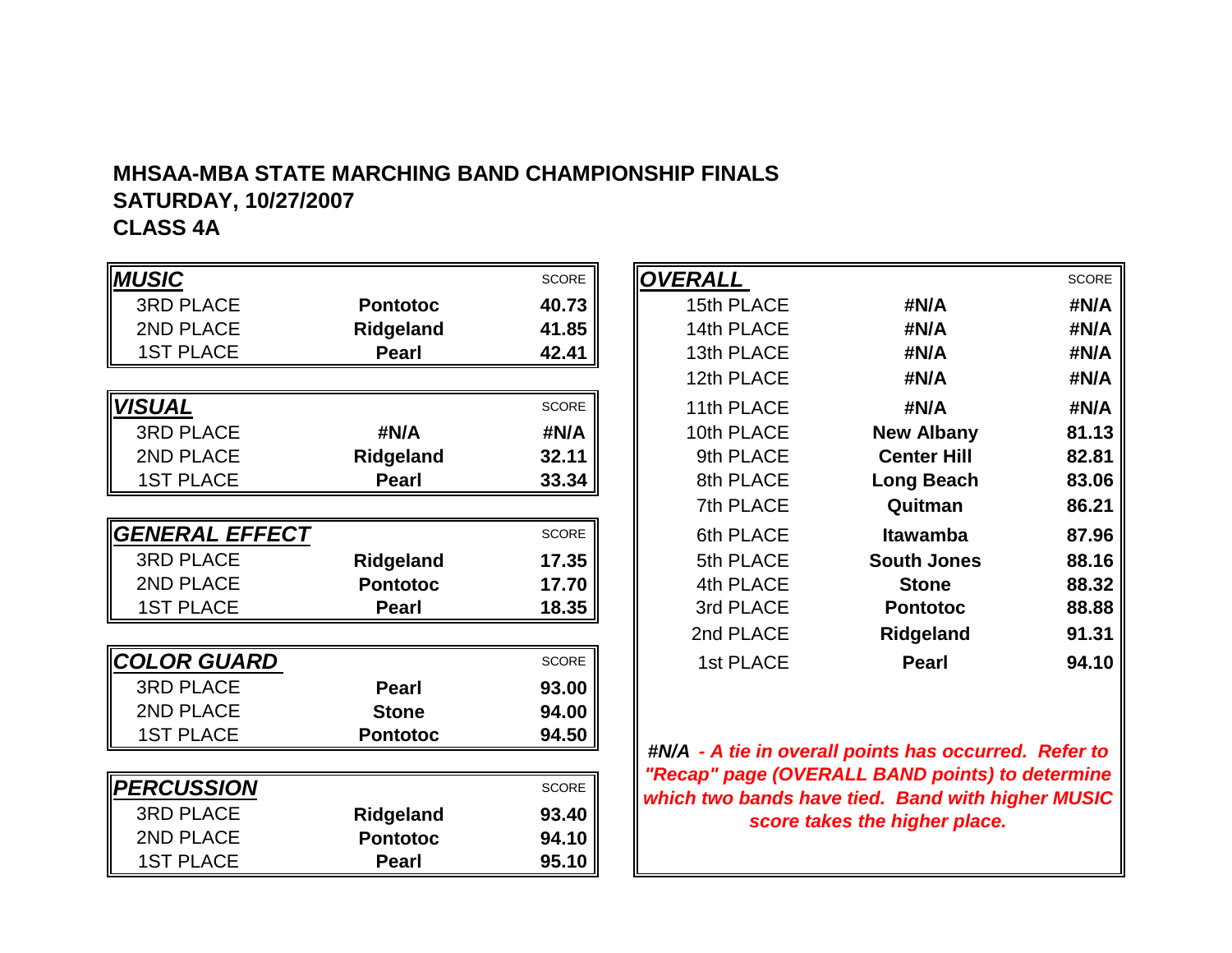#### SATURDAY, 10/27/2007

### SCORING SUMMARY

| <b>BAND</b>          |               | <b>MUSIC</b>   | <b>VISUAL</b> |         | <b>GENERAL EFFECT</b> |               |  |
|----------------------|---------------|----------------|---------------|---------|-----------------------|---------------|--|
|                      | <b>JUDGE1</b> | <b>JUDGE 2</b> | <b>JUDGE1</b> | Judge 2 | <b>MUSIC</b>          | <b>VISUAL</b> |  |
| <b>WARREN CNTL</b>   | 36.90         | 38.48          | 28.35         | 26.43   | 8.70                  | 8.80          |  |
| <b>NW RANKIN</b>     | 37.80         | 37.35          | 29.40         | 27.76   | 8.50                  | 8.15          |  |
| <b>DESOTO CNTL</b>   | 35.78         | 40.05          | 31.50         | 28.25   | 8.88                  | 9.40          |  |
| <b>HARRISON CNTL</b> | 38.25         | 41.40          | 30.28         | 29.33   | 9.10                  | 8.20          |  |
| <b>CLINTON</b>       | 37.35         | 39.15          | 28.70         | 28.23   | 8.60                  | 8.05          |  |
| <b>PETAL</b>         | 42.30         | 42.75          | 32.38         | 31.99   | 9.75                  | 9.60          |  |
| <b>TUPELO</b>        | 39.38         | 39.60          | 30.45         | 31.68   | 9.40                  | 9.20          |  |
| <b>SOUTHAVEN</b>     | 39.83         | 40.73          | 31.85         | 31.15   | 9.20                  | 9.35          |  |
| <b>OLIVE BRANCH</b>  | 37.13         | 38.70          | 29.93         | 30.22   | 8.55                  | 8.85          |  |
| <b>MADISON CNTL</b>  | 40.28         | 40.50          | 31.15         | 30.21   | 9.15                  | 9.05          |  |
|                      |               |                |               |         |                       |               |  |
|                      |               |                |               |         |                       |               |  |
|                      |               |                |               |         |                       |               |  |
|                      |               |                |               |         |                       |               |  |
|                      |               |                |               |         |                       |               |  |



| <b>BAND</b>          | <b>MUSIC</b>   |                 | <b>VISUAL</b>  |                | <b>GEN EFFECT</b> |                |              | <b>OVERALL BAND</b> |                    |                 |              | <b>COLOR GUARD</b> |              | <b>PERCUSSION</b> |  |
|----------------------|----------------|-----------------|----------------|----------------|-------------------|----------------|--------------|---------------------|--------------------|-----------------|--------------|--------------------|--------------|-------------------|--|
|                      | <b>AVERAGE</b> | <b>RK</b>       | <b>AVERAGE</b> | <b>RK</b>      | <b>TOTAL</b>      | <b>RK</b>      | <b>TOTAL</b> | <b>PENALTIES</b>    | <b>FINAL SCORE</b> | <b>RANK</b>     | <b>SCORE</b> | <b>RANK</b>        | <b>SCORE</b> | <b>RANK</b>       |  |
| <b>WARREN CNTL</b>   | 37.688         | 9               | 27.388         | 10             | 17.500            | 6              | 82.575       |                     | 82.575             | 10 <sup>°</sup> | 86           | $\overline{7}$     | 89           | 4                 |  |
| <b>NW RANKIN</b>     | 37.575         | 10 <sub>1</sub> | 28.578         | 8              | 16.650            | 9              | 82.803       |                     | 82.803             | 9               | 83           | 10                 | 81           | 10                |  |
| <b>DESOTO CNTL</b>   | 37.913         | $\overline{7}$  | 29.873         | 6              | 18.275            | 4              | 86.060       |                     | 86.060             | $6\phantom{1}6$ | 95           |                    | 91           | 2 <sup>1</sup>    |  |
| <b>HARRISON CNTL</b> | 39.825         | 4               | 29.803         |                | 17.300            | 8              | 86.928       |                     | 86.928             | 5 <sup>5</sup>  | 85           | 8                  | 87           | $\overline{7}$    |  |
| <b>CLINTON</b>       | 38.250         | 6 <sup>°</sup>  | 28.464         | 9              | 16.650            | 9              | 83.364       |                     | 83.364             | 8               | 84           | 9                  | 88           | 6 <sup>1</sup>    |  |
| <b>PETAL</b>         | 42.525         |                 | 32.183         |                | 19.350            |                | 94.058       |                     | 94.058             | 1               | 91           | 4                  | 94           | $\mathbf{1}$      |  |
| <b>TUPELO</b>        | 39.488         | 5 <sup>5</sup>  | 31.063         | 3              | 18.600            | $\overline{2}$ | 89.150       |                     | 89.150             | 4               | 93           | $\overline{2}$     | 87           | 8                 |  |
| <b>SOUTHAVEN</b>     | 40.275         | 3 <sup>5</sup>  | 31.500         | 2 <sup>1</sup> | 18.550            | 3 <sup>2</sup> | 90.325       |                     | 90.325             | 2 <sup>1</sup>  | 92           | 3                  | 88           | 5 <sup>5</sup>    |  |
| <b>OLIVE BRANCH</b>  | 37.913         | 7               | 30.074         | $5^{\circ}$    | 17.400            | 7              | 85.386       |                     | 85.386             | $\overline{7}$  | 90           | 5                  | 85           | 9                 |  |
| <b>MADISON CNTL</b>  | 40.388         | 2 <sup>2</sup>  | 30.678         | 4              | 18.200            | 5 <sup>5</sup> | 89.265       |                     | 89.265             | $\mathbf{3}$    | 89           | $6\phantom{1}$     | 90           | 3 <sup>2</sup>    |  |
|                      |                |                 |                |                |                   |                |              |                     |                    |                 |              |                    |              |                   |  |
|                      |                |                 |                |                |                   |                |              |                     |                    |                 |              |                    |              |                   |  |
|                      |                |                 |                |                |                   |                |              |                     |                    |                 |              |                    |              |                   |  |
|                      |                |                 |                |                |                   |                |              |                     |                    |                 |              |                    |              |                   |  |
|                      |                |                 |                |                |                   |                |              |                     |                    |                 |              |                    |              |                   |  |